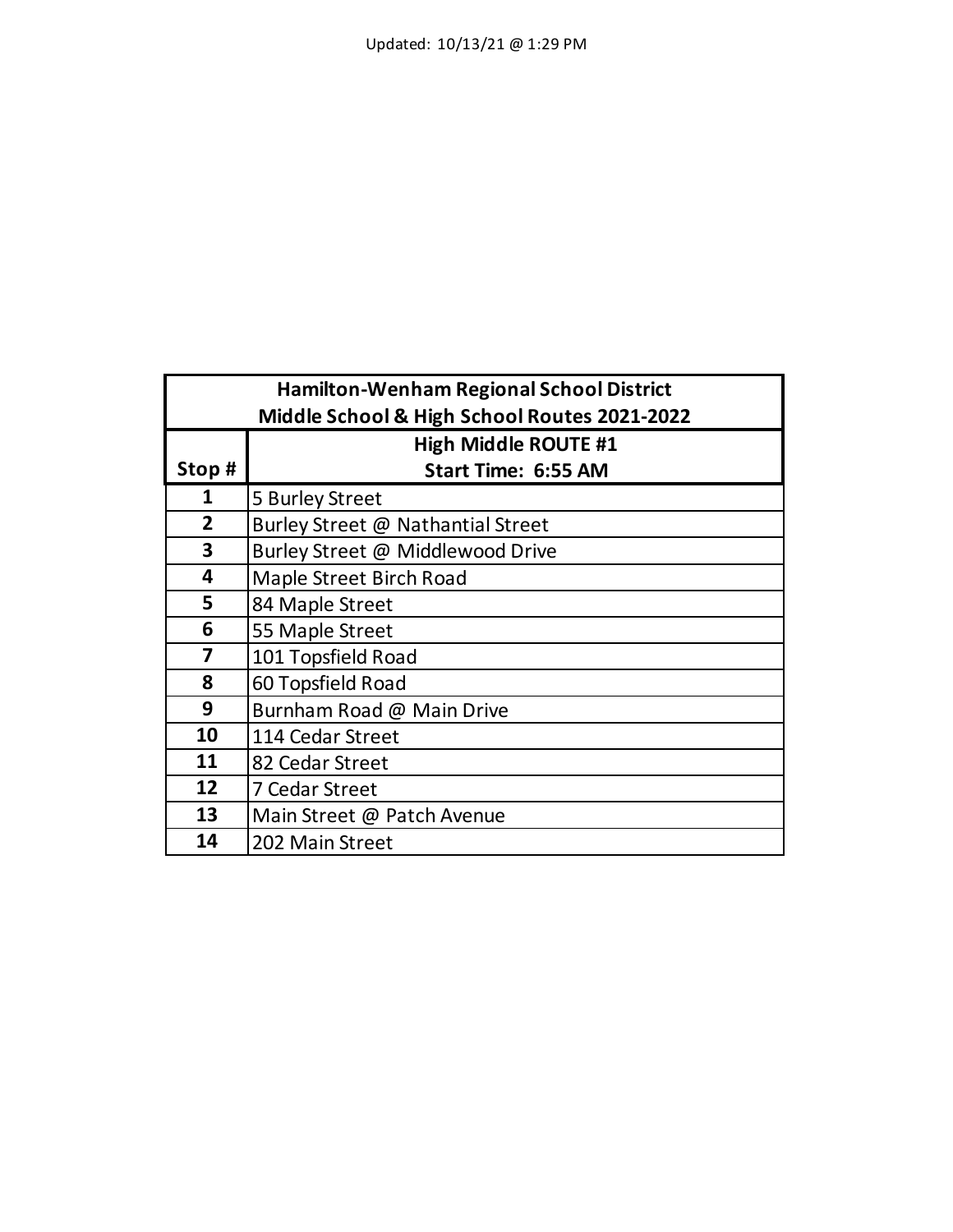| <b>Hamilton-Wenham Regional School District</b> |                                              |  |
|-------------------------------------------------|----------------------------------------------|--|
|                                                 | Middle School & High School Routes 2021-2022 |  |
|                                                 | <b>High Middle ROUTE #2</b>                  |  |
| Stop#                                           | Start Time: 7:00 AM                          |  |
| 1                                               | Willow Street @ Rust Street                  |  |
| $\overline{2}$                                  | Rust Street @ Union Street                   |  |
| 3                                               | Hamilton Avenue @ Union Street               |  |
| 4                                               | Asbury Street @ Maple Street                 |  |
| 5                                               | <b>Patton Drive</b>                          |  |
| 6                                               | Margaret Road @ Crescent Drive               |  |
| 7                                               | Crescent Drive @ Norman Road                 |  |
| 8                                               | 540 Bay Road                                 |  |
| 9                                               | Cutler @ Blackbrook                          |  |
| 10                                              | 344 Cutler                                   |  |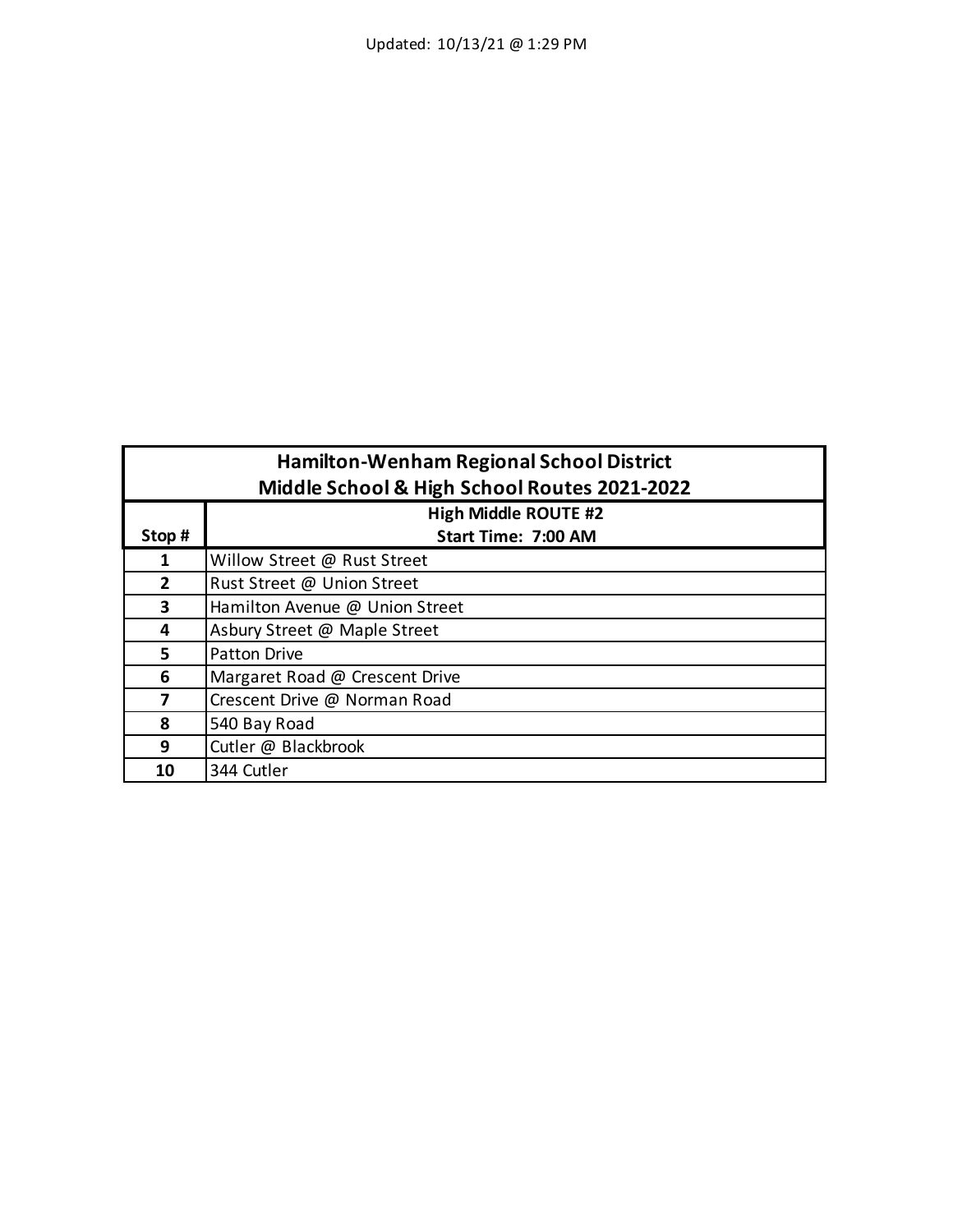| <b>Hamilton-Wenham Regional School District</b><br>Middle School & High School Routes 2021-2022 |                                    |
|-------------------------------------------------------------------------------------------------|------------------------------------|
|                                                                                                 | <b>High Middle ROUTE #3</b>        |
| Stop#                                                                                           | Start Time: 7:05 AM                |
|                                                                                                 | School Street @ Prospect Street    |
| $\overline{2}$                                                                                  | School Street @ Kennedy Road       |
| 3                                                                                               | School Street @ Greenbrook Road    |
| 4                                                                                               | 9 Juniper Road                     |
| 5                                                                                               | Juniper Road                       |
| 6                                                                                               | Blueberry Lane @ Juniper Road      |
| 7                                                                                               | 313 Sagamore Street                |
| 8                                                                                               | Gardner Street @ Farington Lane    |
| 9                                                                                               | Gardner Street @ Smithwood Terrace |
| 10                                                                                              | 7 Northedge Road                   |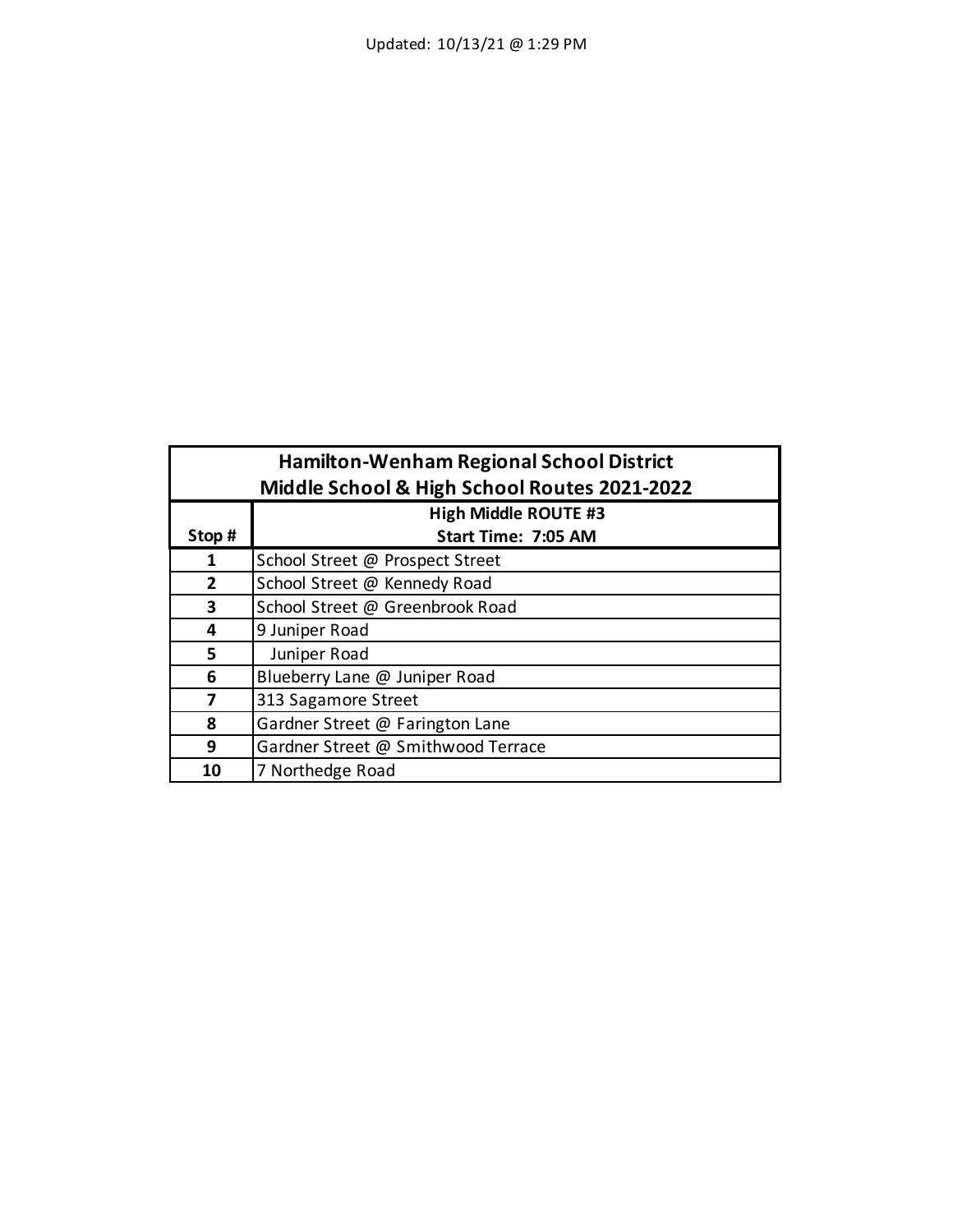| <b>Hamilton-Wenham Regional School District</b><br>Middle School & High School Routes 2021-2022 |                                                |  |
|-------------------------------------------------------------------------------------------------|------------------------------------------------|--|
|                                                                                                 | <b>High Middle ROUTE #4</b>                    |  |
| Stop#                                                                                           | Start Time: 7:03 AM                            |  |
| 1                                                                                               | 231 Highland Street                            |  |
| 3                                                                                               | 497 Highland Street, Pingree School Exit       |  |
| 7                                                                                               | 466 Highland Street (Across from Pingree Exit) |  |
| 10                                                                                              | Highland Street @ Sharon Road                  |  |
| 12 <sub>2</sub>                                                                                 | Highland Street @ Asbury Grove                 |  |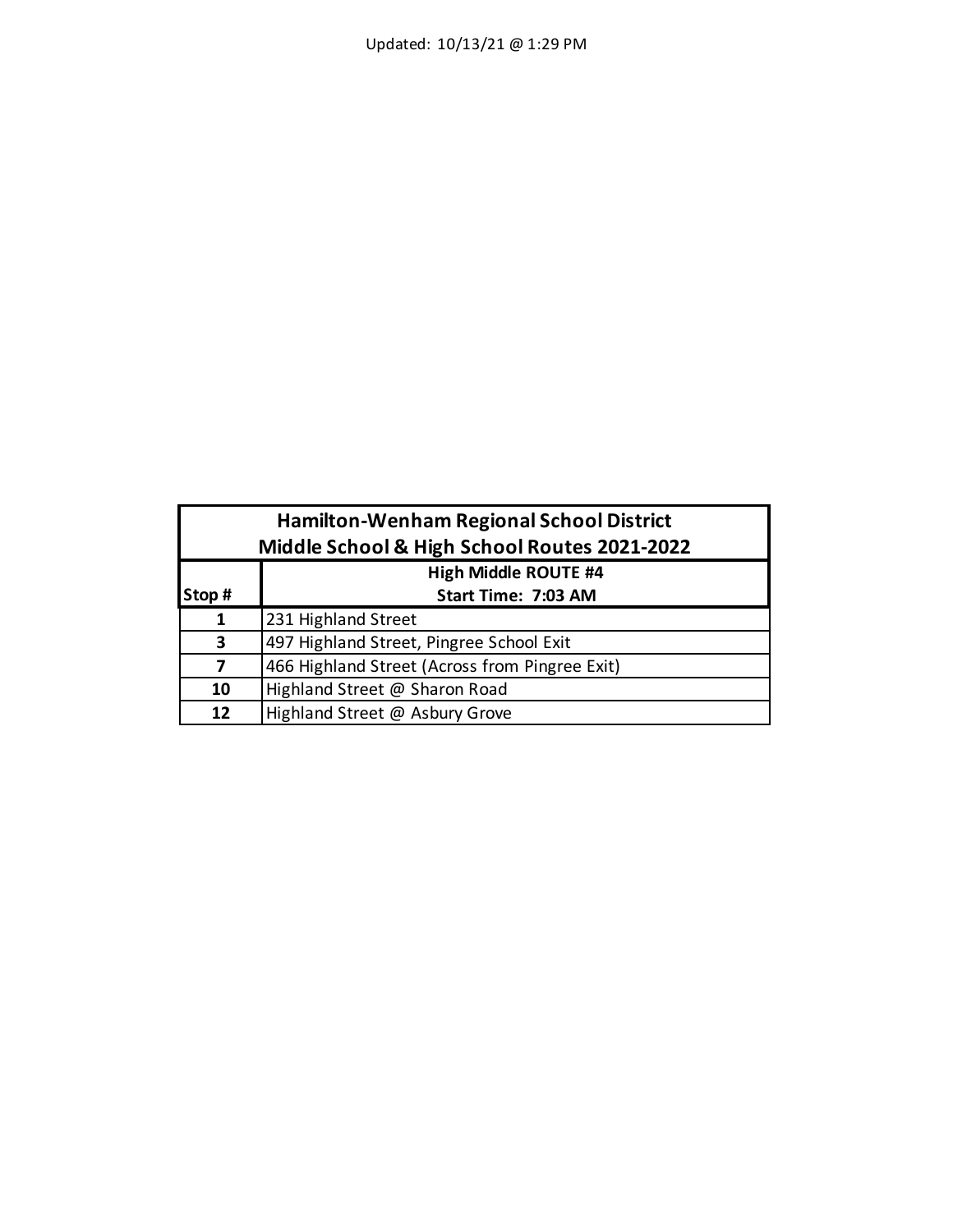|                                              | <b>Hamilton-Wenham Regional School District</b>            |  |
|----------------------------------------------|------------------------------------------------------------|--|
| Middle School & High School Routes 2021-2022 |                                                            |  |
|                                              | <b>High Middle ROUTE #5</b>                                |  |
| Stop#                                        | Start Time: 7:00 AM                                        |  |
| 1                                            | Essex Street @ Spingler Way                                |  |
| 3                                            | 444/447 Essex Street                                       |  |
| 4                                            | 81 Forest Street                                           |  |
| 5                                            | Forest Street @ Gregory Island Road                        |  |
| 6                                            | 116 Gregory Island Road                                    |  |
| 7                                            | Gregory Island Road @Appaloosa Way                         |  |
| 8                                            | 19 Appaloosa Way                                           |  |
| 9                                            | Berry Circle @ Berrywood Lane (includes #575 Essex Street) |  |
| 10                                           | 92 Sagamore Street                                         |  |
| 11                                           | 101/103 Sagamore Street                                    |  |
| 12                                           | Sagamore Street @ Moulton St                               |  |
| 13                                           | Moulton Street @ Autumn Lane                               |  |
| 14                                           | 236 Moulton Street                                         |  |
| 15                                           | 202 Moulton Street (PM ONLY)                               |  |
| 16                                           | 100/103/108 Moulton Street                                 |  |
| 17                                           | 44 Moulton Street                                          |  |
| 18                                           | 6 Moulton Street                                           |  |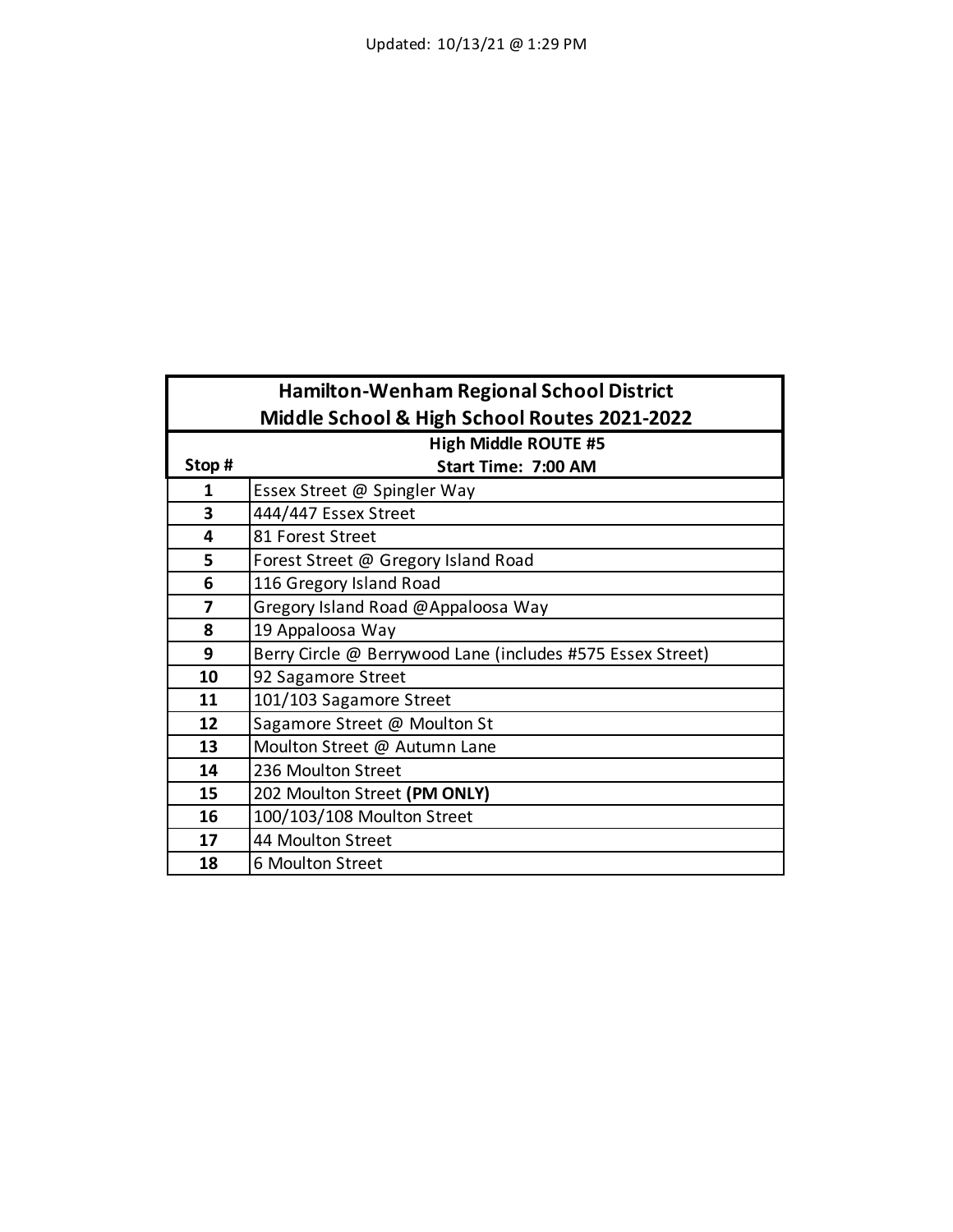| <b>Hamilton-Wenham Regional School District</b> |                                           |
|-------------------------------------------------|-------------------------------------------|
| Middle School & High School Routes 2021-2022    |                                           |
|                                                 | <b>High Middle ROUTE #6</b>               |
| Stop#                                           | Start Time: 6:43 AM                       |
| 1                                               | 43 Essex Street                           |
| $\overline{2}$                                  | Old Rubbly Road                           |
| 3                                               | 48 Hull Street                            |
| 4                                               | 38 Hull Street                            |
| 5                                               | 26 Hull Street                            |
| 6                                               | 19 Hull Street                            |
| 7                                               | Grapevine Road @ Toppan Lane              |
| 8                                               | 363 Grapevine Road                        |
| 9                                               | 3 Parsons Hill Road                       |
| 10                                              | Parsons Hill Road @ Onion River Road      |
| 11                                              | Parsons Hill Road @ Stockwell Lane        |
| 12                                              | Parsons Hill Road @ Dexter Lane           |
| 13                                              | 204 Grapevine Road                        |
| 14                                              | Grapevine Road @ Charles Davis Road       |
| 15                                              | 143 Grapevine Road                        |
| 16                                              | 102 Woodbury Street                       |
| 17                                              | Grapevine Road @ Bennett Center (PM ONLY) |
| 18                                              | 119 Woodbury Street (pm only)             |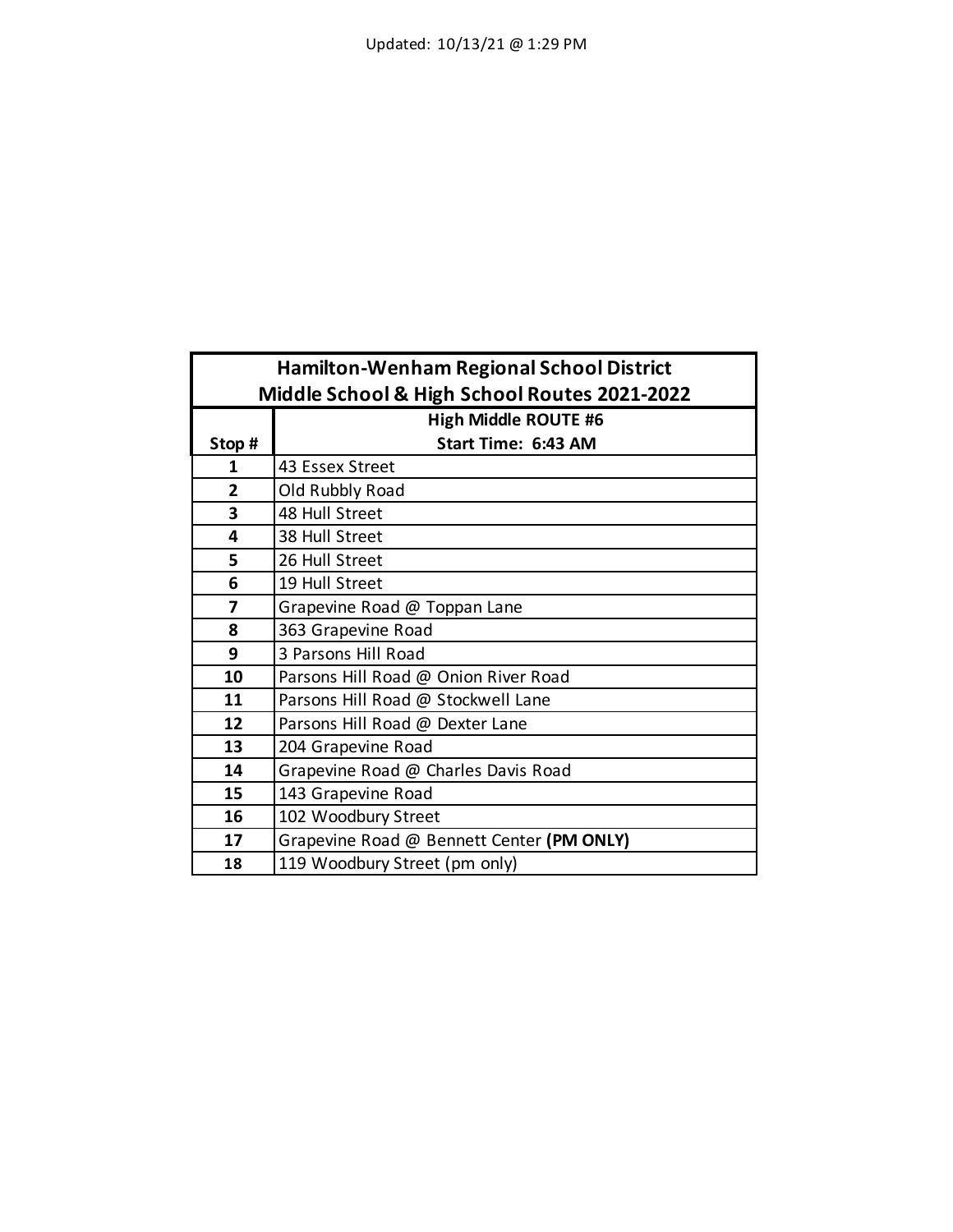| <b>Hamilton-Wenham Regional School District</b> |                                              |  |
|-------------------------------------------------|----------------------------------------------|--|
|                                                 | Middle School & High School Routes 2021-2022 |  |
|                                                 | <b>High Middle ROUTE #7</b>                  |  |
| Stop#                                           | Start Time: 6:54 AM                          |  |
| 1                                               | 112 Sagamore Street                          |  |
| $\overline{2}$                                  | Essex Street @ Hickory Lane                  |  |
| 3                                               | 376 Essex Street                             |  |
| 4                                               | 298/288 Essex Street                         |  |
| 5                                               | Essex Street @ Alan Road                     |  |
| 6                                               | Gordon Conwell @ Pilgrim Hall                |  |
| 7                                               | 10/12 Grapevine Road                         |  |
| 8                                               | Partridgeberry Road @ Rubbly Road            |  |
| 9                                               | 33 Woodbury Street                           |  |
| 10                                              | 233 Woodbury Street/Back Side GCTS           |  |
| 11                                              | 255 Woodbury Street                          |  |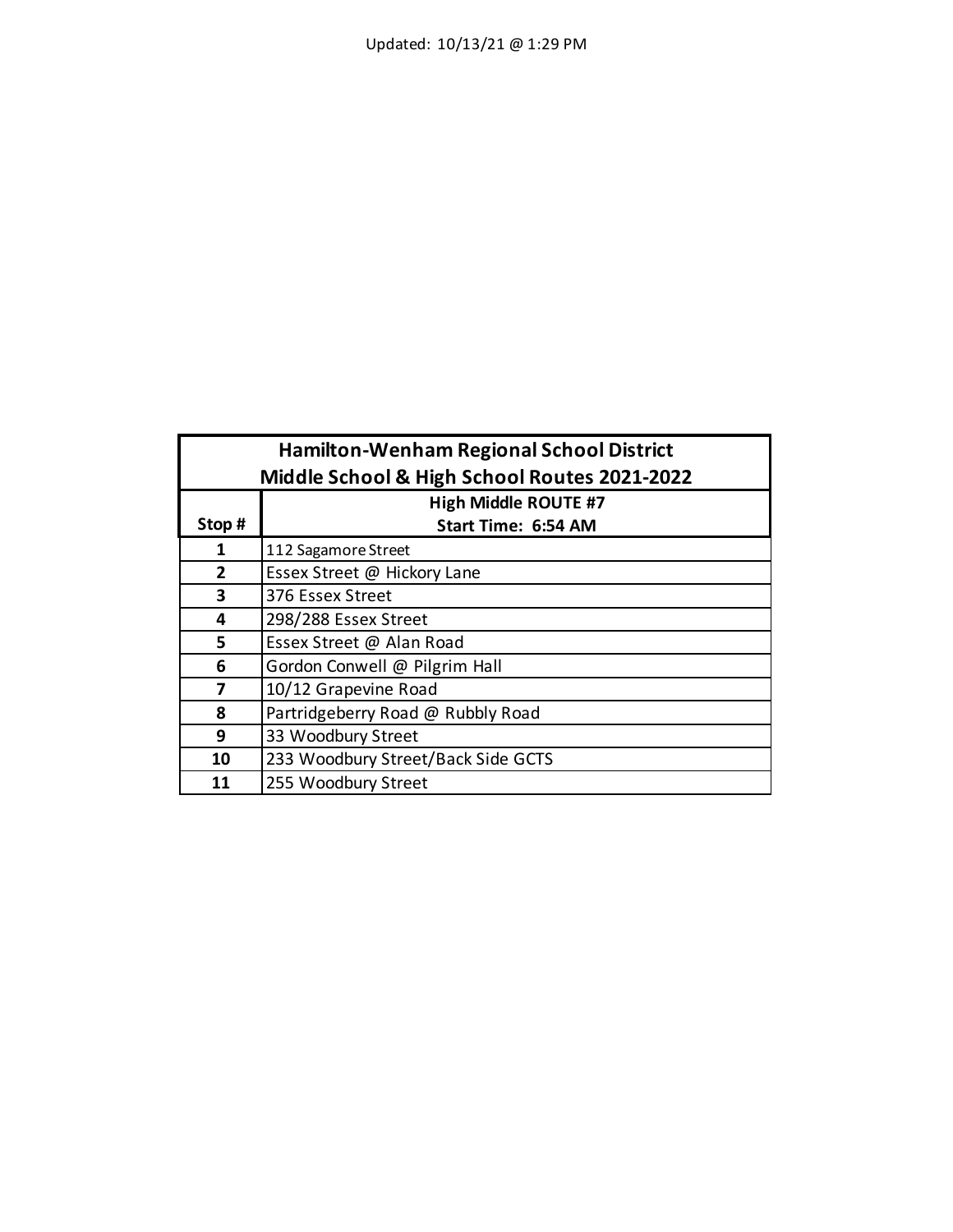| <b>Hamilton-Wenham Regional School District</b> |                                |
|-------------------------------------------------|--------------------------------|
| Middle School & High School Routes 2021-2022    |                                |
|                                                 | <b>High Middle ROUTE #8</b>    |
| Stop#                                           | Start Time: 7:10 AM            |
| 1                                               | Ricker Circle @ Annie's Lane   |
| $\overline{2}$                                  | Asbury Street @ Lincoln Avenue |
| 3                                               | Asbury Street @ Woodland Mead  |
| 4                                               | Asbury Street @ Porter Lane    |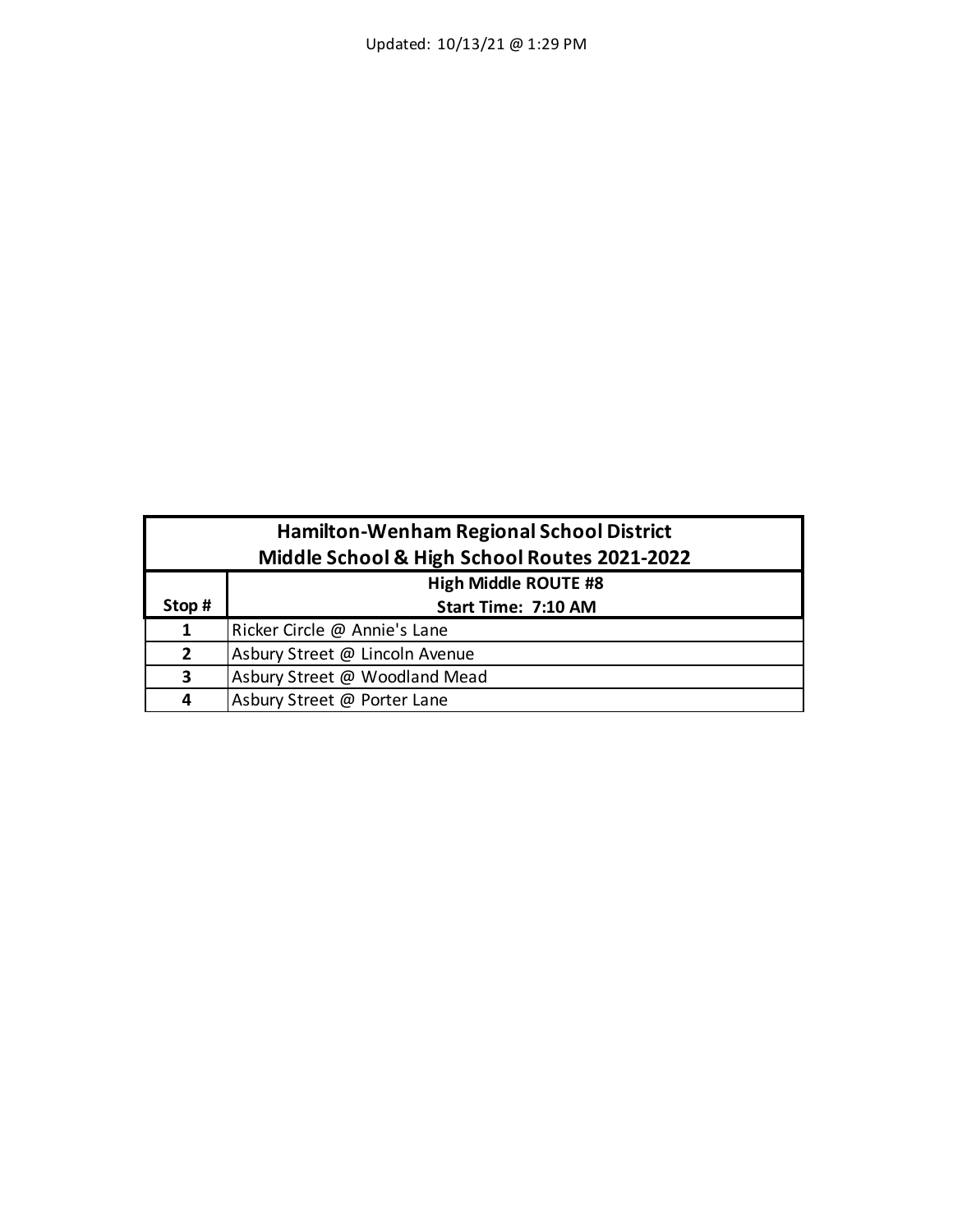| <b>Hamilton-Wenham Regional School District</b><br>Middle School & High School Routes 2021-2022 |                                                        |
|-------------------------------------------------------------------------------------------------|--------------------------------------------------------|
|                                                                                                 | <b>High Middle ROUTE #9</b>                            |
| Stop#                                                                                           | Start Time: 7:10 AM                                    |
| 1                                                                                               | Linden Street @ Lois Street                            |
| $\overline{2}$                                                                                  | Linden Street @ Howard Street                          |
| 3                                                                                               | 269 Linden Street                                      |
| 4                                                                                               | Honeysuckle Road @ Red Coach Road                      |
| 5                                                                                               | Red Coach Road @ Highland Street includes 123 Highland |
| 6                                                                                               | Highland Street @ Madonna Drive                        |
| 7                                                                                               | Highland @ Durham Ave                                  |
| 8                                                                                               | Lake Drive @ Perkins Avenue (AM ONLY)                  |
| 9                                                                                               | Lake Drive @ Pine Tree Lane (AM ONLY)                  |
| 10                                                                                              | Highland Street @ Lake Drive (PM ONLY)                 |
| 11                                                                                              | Arbor Street @ Settlers Lane                           |
| 12                                                                                              | Arbor Street @ Juniper Street                          |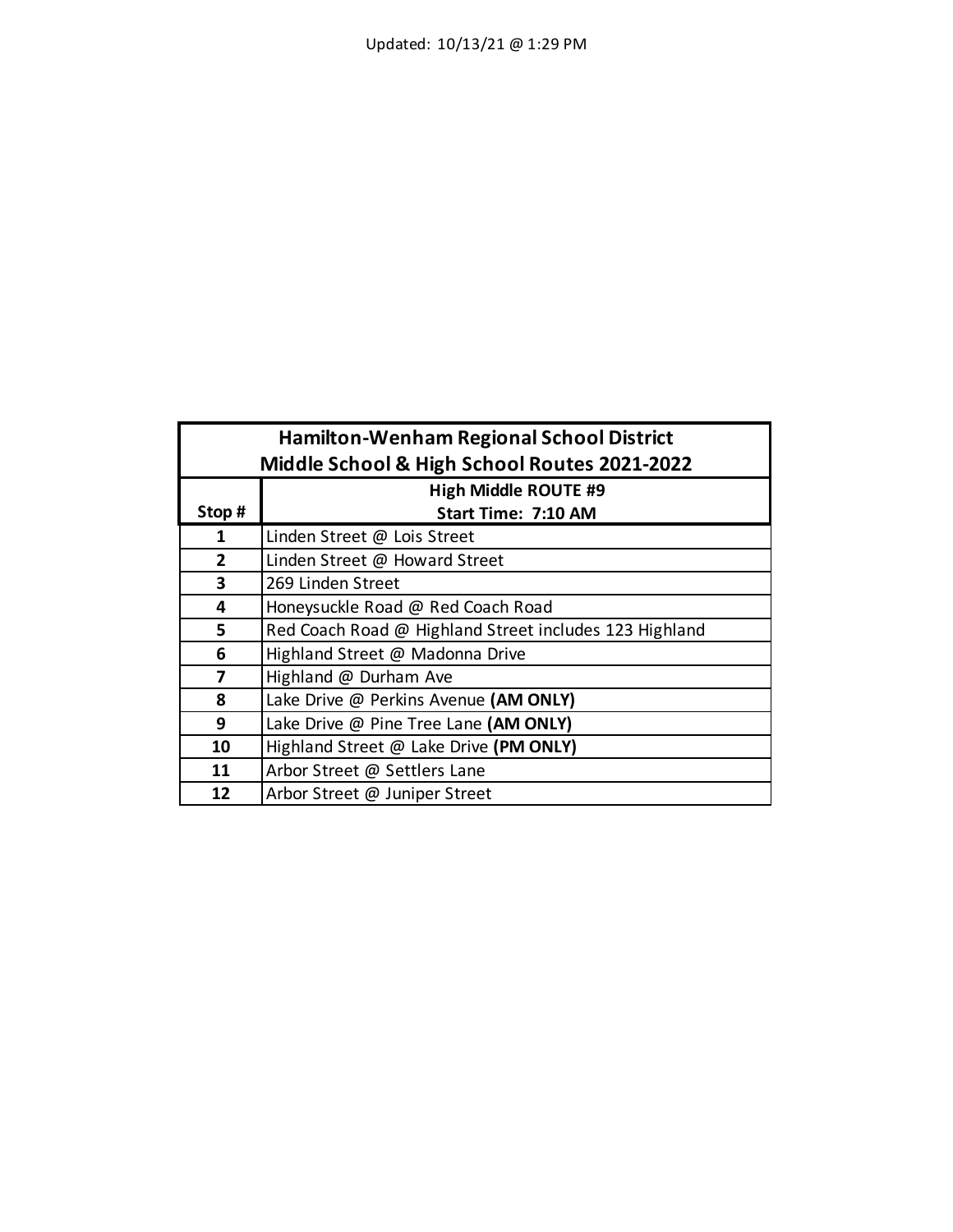| <b>Hamilton-Wenham Regional School District</b><br>Middle School & High School Routes 2021-2022 |                                        |
|-------------------------------------------------------------------------------------------------|----------------------------------------|
|                                                                                                 | <b>High Middle ROUTE #10</b>           |
| Stop#                                                                                           | <b>Start Time: 7:08 AM</b>             |
| 1                                                                                               | Linden Street @ Elliott Street         |
| $\overline{2}$                                                                                  | Union Street @ Hamilton-Wenham Library |
| 3                                                                                               | Porter Street @ Perkins Street         |
| 4                                                                                               | 4 Porter Street                        |
| 5                                                                                               | Arbor Street @ Eddle Avenue            |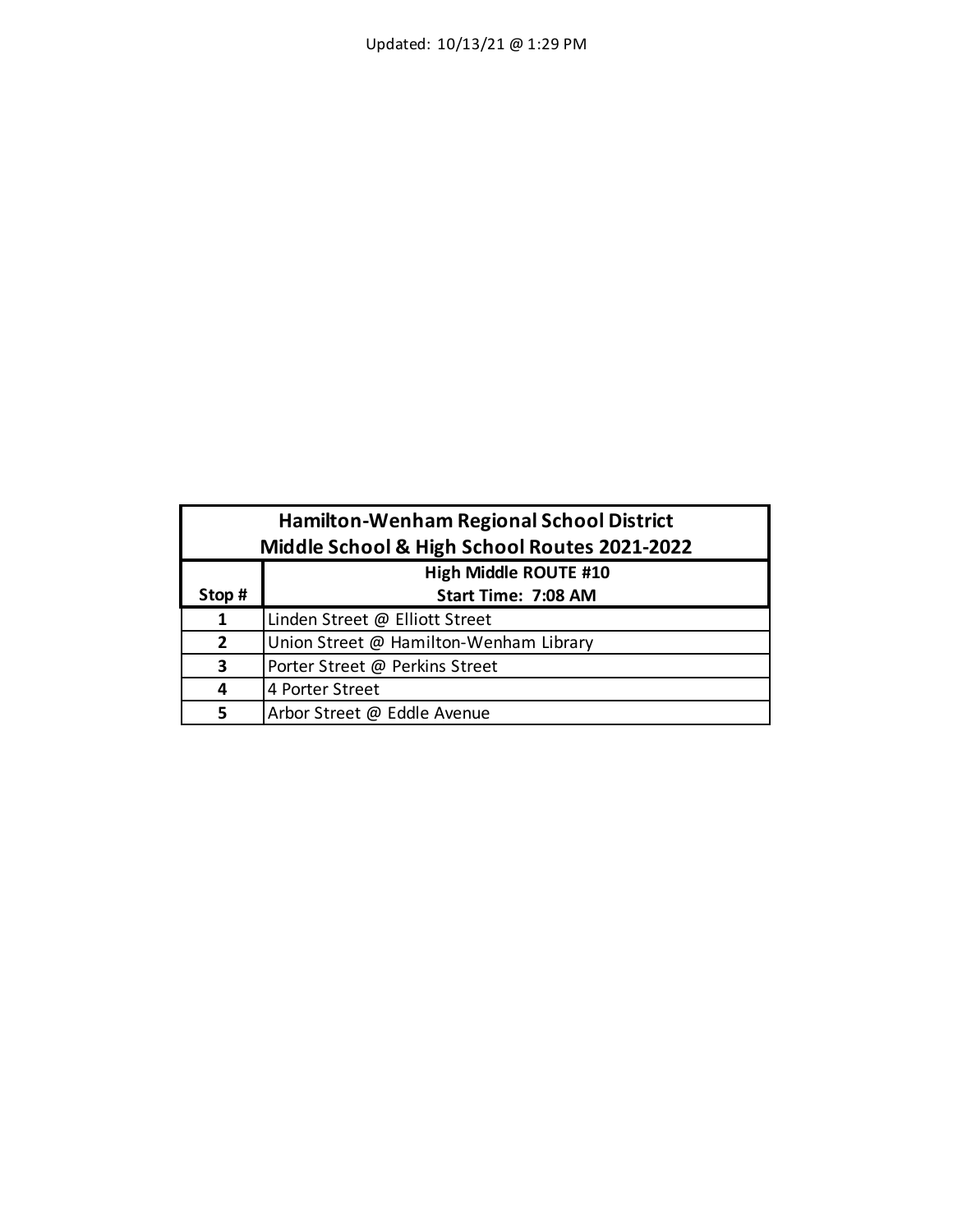| <b>Hamilton-Wenham Regional School District</b> |                                                        |  |
|-------------------------------------------------|--------------------------------------------------------|--|
|                                                 | Middle School & High School Routes 2021-2022           |  |
|                                                 | High Middle ROUTE #11 - AM ROUTE                       |  |
| Stop#                                           | Start Time: 7:00 AM                                    |  |
| 1                                               | Main Street @ Lake Avenue (Sports Stop)                |  |
| $\overline{2}$                                  | Great Pond Road @ start of circle                      |  |
| 4                                               | 36 Main Street                                         |  |
| 5                                               | 92 Main Street                                         |  |
| 6                                               | 104 Main Street                                        |  |
| 7                                               | 202 Main Street                                        |  |
| 8                                               | 18 Cherry Street (PM ONLY)                             |  |
| 9                                               | Cherry Street @ Cedar Street                           |  |
| 10                                              | 40 Pleasant Street @ Remington Street                  |  |
| 11                                              | 49/51 Pleasant Street                                  |  |
| 12                                              | Pleasant Street @ Batchelder Street                    |  |
| 13                                              | Pleasant Street @ Woodside Lane                        |  |
| 14                                              | Pleasant Street @ Longfellow Drive                     |  |
| 15                                              | 16/17 Pleasant Street                                  |  |
| 16                                              | 29 Pleasant Street                                     |  |
| 17                                              | 25 Monument Street                                     |  |
| 18                                              | Main Street @ Wenham Post Office                       |  |
| 19                                              | Bay Road @ Connolly's Drug Store (PM ONLY - NOT IN AM) |  |
| 20                                              | Paddock Lane @ Bay Road                                |  |

|                         | High Middle ROUTE #11 - PM ROUTE                       |
|-------------------------|--------------------------------------------------------|
| Stop#                   |                                                        |
| 1                       | Paddock Lane @ Bay Road                                |
| $\mathbf{2}$            | Bay Road @ Connolly's Drug Store (PM ONLY - NOT IN AM) |
| $\overline{\mathbf{3}}$ | 202 Main Street                                        |
| 4                       | Main Street @ Wenham Post Office                       |
| 5                       | 104 Main Street                                        |
| 6                       | 92 Main Street                                         |
| 7                       | Main Street @ Lake Avenue (Sports Stop)                |
| 8                       | Great Pond Road @ start of circle                      |
| 9                       | 11 Cherry Street                                       |
| 10                      | Cherry Street @ Cedar Street                           |
| 11                      | 40 Cherry Street                                       |
| 12                      | 16/17 Pleasant Street                                  |
| 13                      | 29 Pleasant Street                                     |
| 14                      | 40 Pleasant Street @ Remington Street                  |
| 15                      | Pleasant Street @ Batchelder Street                    |
| 16                      | Pleasant Street @ Woodside Lane                        |
| 17                      | Pleasant Street @ Longfellow Drive                     |
| 18                      | 25 Monument Street                                     |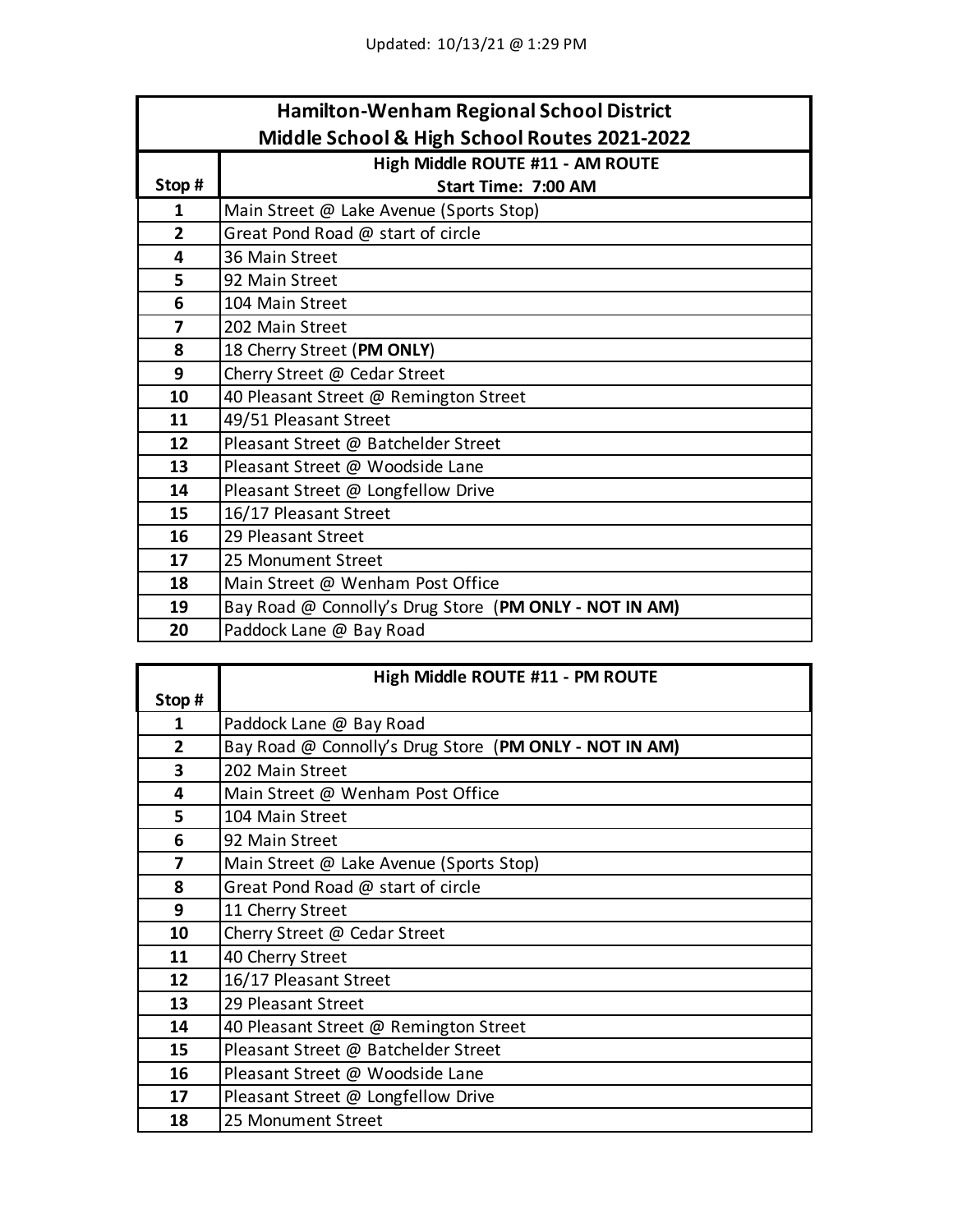| <b>Hamilton-Wenham Regional School District</b><br>Middle School & High School Routes 2021-2022 |                                 |  |
|-------------------------------------------------------------------------------------------------|---------------------------------|--|
|                                                                                                 | <b>High Middle ROUTE #12</b>    |  |
| Stop#                                                                                           | <b>Start Time: 7:00 AM</b>      |  |
| 1                                                                                               | 163 Essex Street                |  |
| $\overline{2}$                                                                                  | 233 Essex Street                |  |
| 3                                                                                               | 313 Essex Street                |  |
| 4                                                                                               | Essex Street @ Bittersweet Lane |  |
| 5                                                                                               | Essex Street @ Old Cart Road    |  |
| 6                                                                                               | Essex Street @ Echo Cove Road   |  |
| 7                                                                                               | Sagamore Road @ Junction Lane   |  |
| 8                                                                                               | Sagamore Road @ Donald Road     |  |
| 9                                                                                               | Bridge Street @ Woodbury Street |  |
| 10                                                                                              | 30 Bridge Street                |  |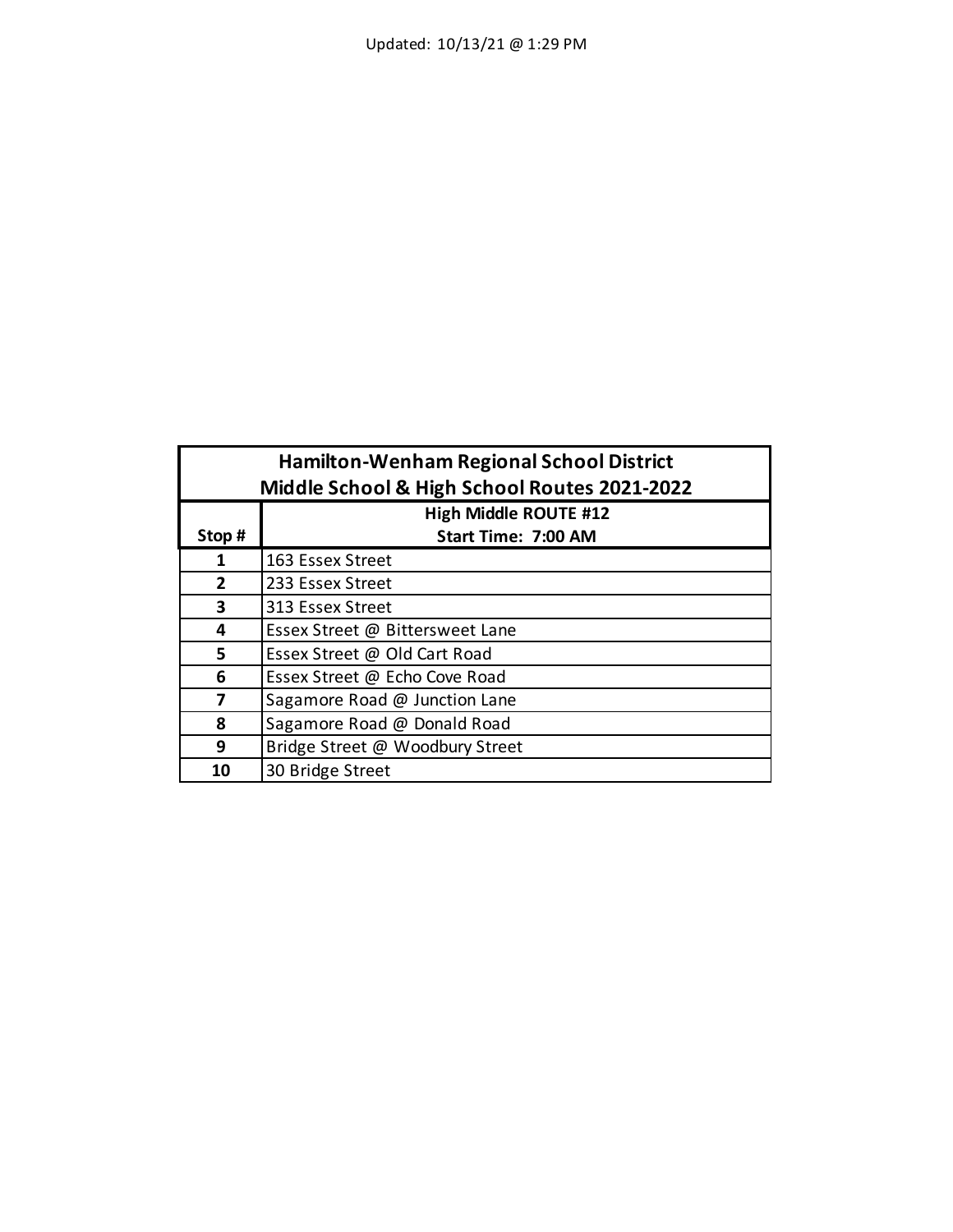| <b>Hamilton-Wenham Regional School District</b> |                                  |  |
|-------------------------------------------------|----------------------------------|--|
| Middle School & High School Routes 2021-2022    |                                  |  |
|                                                 | <b>High Middle ROUTE #13</b>     |  |
| Stop#                                           | Start Time: 7:03 AM              |  |
| 1                                               | Dodges Row @ Spring Hill         |  |
| $\overline{2}$                                  | 112 Larch Row                    |  |
| 3                                               | 93 Larch Row                     |  |
| 4                                               | 53 Larch Row                     |  |
| 5                                               | 13 Larch Row                     |  |
| 6                                               | 15 Walnut Street (Train Station) |  |
| 7                                               | Walnut Street @ Pine Street      |  |
| 8                                               | Chestnut Street @ Elm Street     |  |
| 9                                               | 55 Essex Street                  |  |